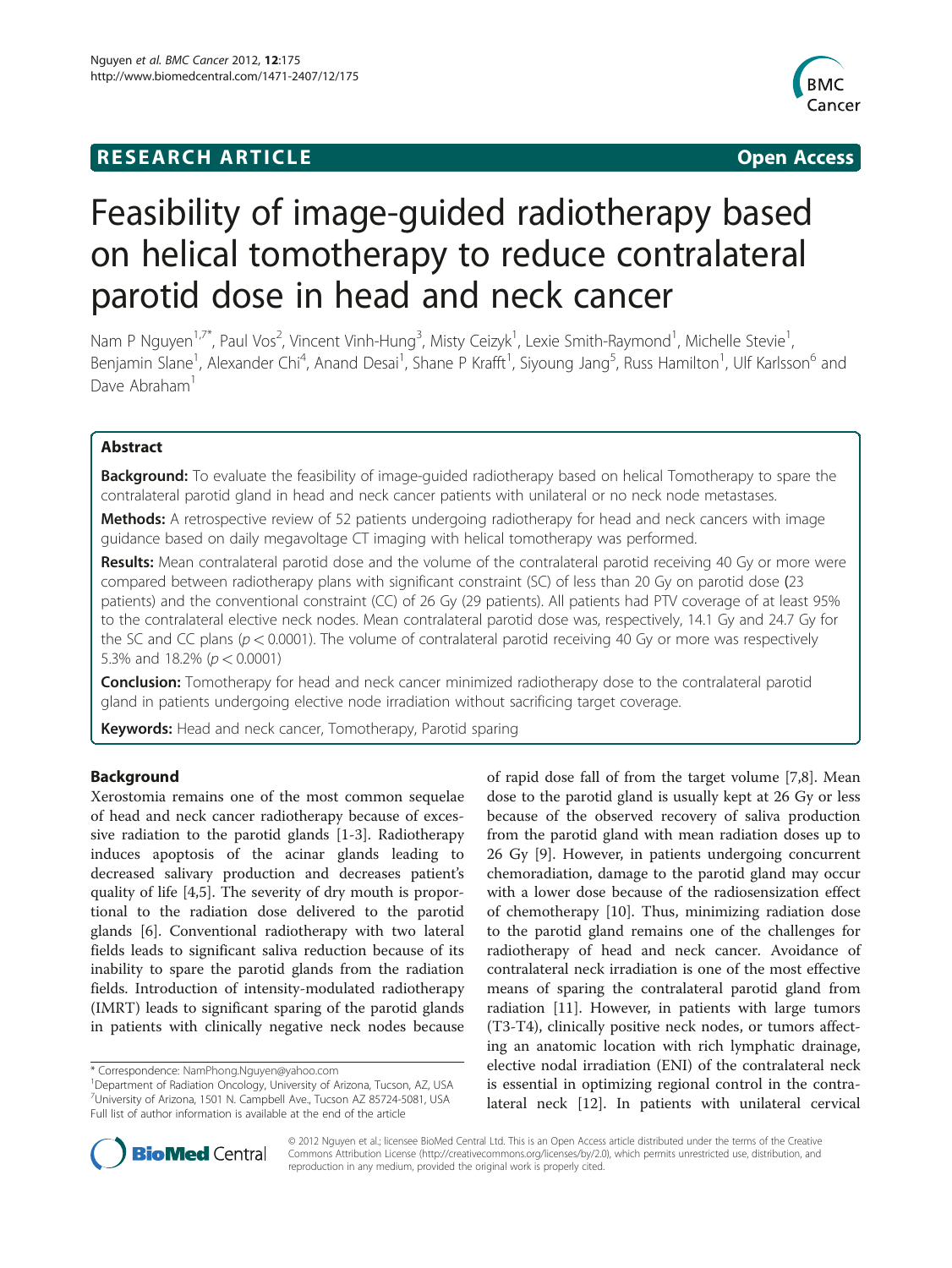lymph node metastases, the ipsilateral parotid gland is not spared from radiation because of the risk of underdosing level II lymph node and to prevent recurrence in the peri-parotid lymph node [\[13,14](#page-7-0)]. By sacrificing the ipsilateral parotid gland and purposely under-dosing the contralateral level II lymph nodes, significant sparing of the contralateral parotid gland may be achieved with adequate local control [[14\]](#page-7-0). Ideally a radiotherapy technique that can achieve adequate coverage of the regional lymph nodes at risk while minimizing contralateral parotid gland irradiation will lead to significant improvement in patients' quality of life as well as effective regional control in the neck. Image-guided radiotherapy (IGRT) has been recently introduced to decrease normal tissue toxicity because of the rapid dose fall off compared to IMRT [[15](#page-7-0)]. Helical Tomotherapy is an imageguided radiotherapy technique incorporating daily megavolt (MV) computed tomography (CT) planning and dynamic rotational IMRT [[16\]](#page-7-0). Effectiveness of Tomotherapy-based IGRT has been proven to be superior to conventional IMRT for larynx and pharyngeal muscles sparing in patients with non-laryngeal and hypopharyngeal cancers even in the presence of neck node metastases [\[17\]](#page-7-0). We investigate in this report the feasibility of Tomotherapy to reduce parotid gland irradiation in head and neck cancer patients undergoing elective neck node irradiation.

# Methods

The medical records of 52 patients undergoing radiotherapy for head and neck cancer at the University of Arizona Radiation Oncology Department from December 2007 to March 2010 were retrospectively reviewed following institutional review board (IRB) approval. Patients with ipsilateral or bilateral clinical N0 neck receiving bilateral neck irradiation were selected for this study. Patients who underwent unilateral neck irradiation or presented with bilateral neck nodes metastases at diagnosis were excluded because of the high recurrence risk associated with under-dosing level II and periparotid lymph nodes [\[13,14\]](#page-7-0) . All patients were treated with the whole field (WF) IGRT technique on a helical Tomotherapy (Hi-Art Tomotherapy<sup>R</sup>) unit by a single radiation oncologist with the same radiotherapy technique. Prior to treatment, each patient was simulated in the supine position with a head and neck aquaplast mask for treatment immobilization. A computed tomography (CT) scan with and without intravenous (IV) contrast for treatment planning was performed in the treatment position. The head and neck areas from the vertex to the mid thorax were scanned with a slice thickness of 3 mm. CT scan with IV contrast was employed to outline the tumor and grossly enlarged cervical lymph nodes for target volume delineation. Radiotherapy

planning was performed on the non-contrast CT scan to avoid possible interference of contrast density on calculations radiotherapy isodose distributions. Diagnostic positron emission tomography (PET)-CT scan planning for tumor imaging was also incorporated with CT planning for target volume delineation whenever available. A 0.5 cm bolus material was placed on any area of the skin involved by the tumor and on any palpable cervical lymph nodes. Normal organs at risk for complication were outlined for treatment planning (spinal cord, brain stem, bilateral cochlea, mandible, parotid glands, larynx, pharyngeal muscles, bilateral eyes, and oral cavity). Radiation therapy dose was similar for all patients with the integrated boost technique to decrease treatment toxicity.

The tumor and grossly enlarged lymph nodes (GTV1) on CT scan with a margin of 5 mm to 1 cm depending on anatomic location (PTV1) were treated to 70 Gy in 35 fractions (2 Gy/fraction). The area at high risk-PTV2 (at least 1 cm around PTV1 if PTV1 was located in the soft tissues with no anatomic barriers such as fatty tissues or muscles) was treated to 63 Gy in 35 fractions (1.8 Gy/fraction). If PTV1 was located adjacent to a bony structure which constituted a natural barrier to tumor spread and if there was no bony invasion observed on CT scan, no additional dose level will be added. In that specific case, PTV1 became PTV2. We added PTV2 because of our earlier experience with the IMRT technique when the target volume could not be visualized to avoid marginal miss. The low risk -PTV3 or elective nodal irradiation (subclinical regional lymph nodes with 5 mm margins) for tumor spread was treated 56 Gy in 35 fractions (1.6 Gy/fraction).

Minimal targetcoverage was 95% of the prescribed dose for all targets with at least 99% of the prescribed dose delivered to gross tumor and involved cervical lymph nodes. The lymph nodes in the ipsilateral neck including the retropharyngeal lymph nodes were treated to the base of skull if there was any cervical lymph node enlargement (or PET-positive lymph nodes). Contralateral uninvolved lymph nodes were treated prophylactically with the C1 vertebrae as the superior border of the treatment field. Mean dose to the contralateral parotid was kept below 26 Gy (conventional constraint) if there was no cervical lymph node enlargement in the historical control group (29 patients). However, if this parotid dose was not achievable, the lowest mean parotid dose that allowed target coverage was accepted. Mean dose to contralateral parotid was kept below 20 Gy (significant constraint) for the study group (23 patients) consistent with the quantitative analyses of normal tissue effects in clinic recommendation (QUANTEC) [\[18\]](#page-7-0). These 23 patients were treated after publication of the QUANTEC recommendations. In patients with unilateral neck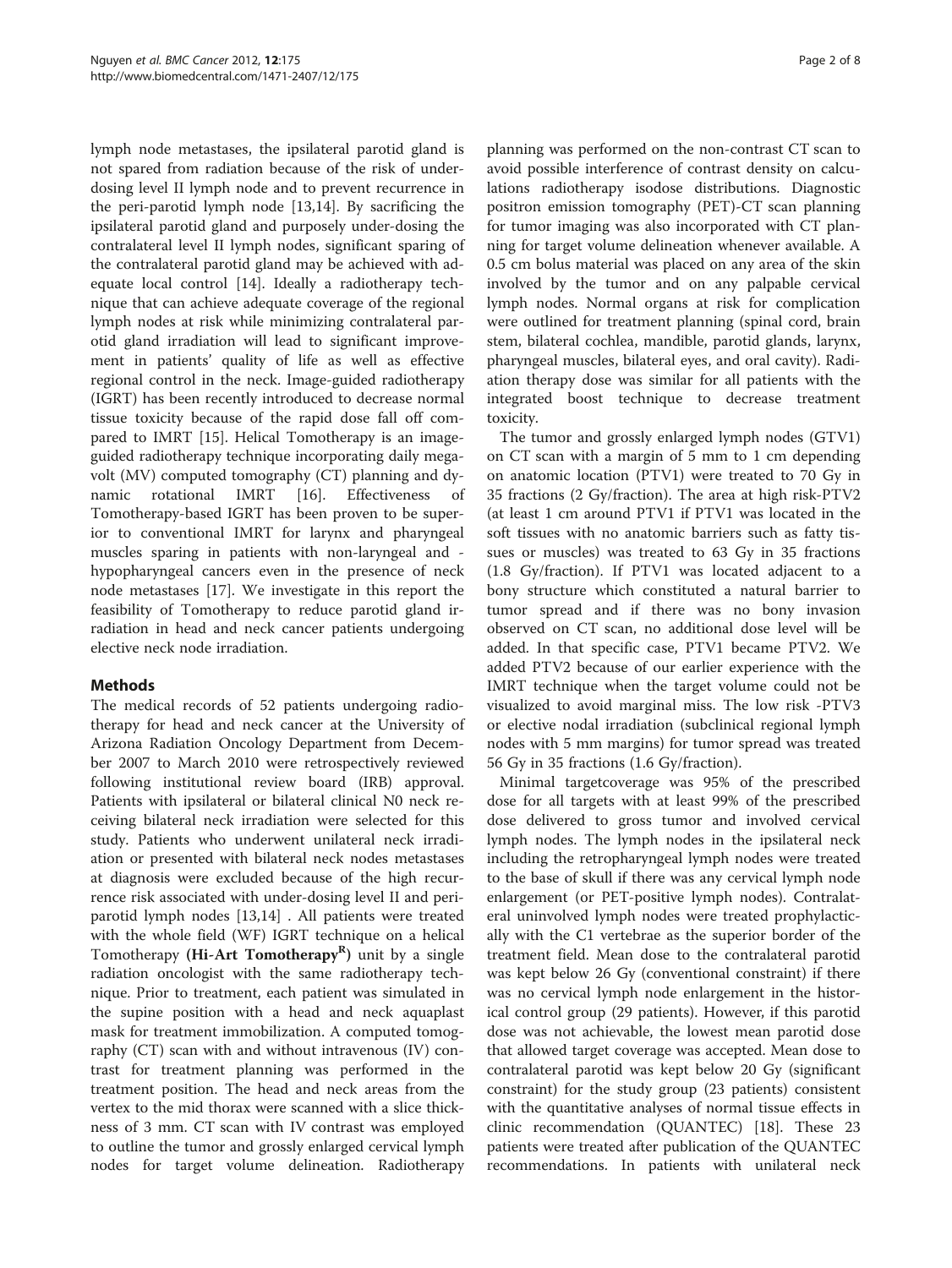nodes, there was no constraint on the ipsilateral parotid to avoid any marginal miss because of the close proximity of the parotid gland to the jugular digastric lymph node. There was also no attempt to spare the submandibular glands from radiation. Dose constraints for other normal organs at risk (OAR) for complications were: spinal cord (45 Gy), brain stem (50 Gy), optic chiasm (45 Gy), mandible (70 Gy to less than 30% of the mandible). Doses to larynx and pharyngeal muscles for nonlaryngeal and - hypopharyngeal cancers were kept between 20–40 Gy if feasible. Statistical analysis was performed with the Welch's  $t$  test. A difference of  $< 0.05$ was considered statistically significant.

We identified 52 patients with invasive squamous cell carcinoma of the head and neck treated at the University of Arizona Radiation Oncology departmentfrom 2007 to 2010. Median age at diagnosis was 63 years-old (range: 25–92 years old). There were 49 males and 3 females. Disease sites were respectively: oropharynx (15), oral cavity (15), larynx (10), hypopharynx (4), parotid (4), unknown (3), and nasopharynx (1). There were two stage I, three stage II, 21 stage III, 16 stage IVA, 7 stage IVB, two stage IVC, and one recurrence. 41 patients had unilateral neck metastases and 11 patients had no neck nodes. Treatment consisted of: radiotherapy alone (10), and concurrent chemoradiation (42). Table 1 summarizes the patient characteristics. Table [2](#page-3-0) summarizes patient clinical outcome in both groups. Two patients in the study group died during treatment from aspiration pneumonia (1) and disease progression (1). No patient in either groups had recurrences in the parotid area. As this is a retrospective study, there was no clinical information on the impact of parotid sparing on the severity of xerostomia.

## Results

Mean contralateral parotid dose was, respectively 14.1 Gy (range: 6.5 Gy to 19.9 Gy) and 24.7 Gy (range: 20.1 Gy to 34 Gy) for the study group (SC) and historical control group (CC) [95% CI: 8.5 to 12.5]  $(p < 0.0001)$ . The volume of the contralateral parotid receiving 40 Gy was respectively, 5.3% (range: 0 to 14%) and 18.2% (range: 3% to 35%) [95% CI: 9.5 to 16.1]  $(p < 0.0001)$ . Figures [1](#page-3-0) and [2](#page-3-0) illustrate respectively the mean dose and volume of the contralateral parotid gland receiving 40 Gy. There was no significant difference in PTV coverage between the two groups. Mean PTV coverage for the historical control group and study group was respectively 96.1% (range: 95% to 98%) and 96.8% (range: 95% to 98%). Figure [3](#page-4-0) illustrates the effectiveness of Tomotherapy to decrease radiation dose to both parotids in a patient with locally advanced laryngeal cancer and negative neck nodes. We also assessed the mean bilateral parotid dose in both groups even though we did not put

# Table 1 Patient characteristics

|             |                                 | <b>Study</b>   | <b>Historical</b><br>control | <b>Total</b>   |
|-------------|---------------------------------|----------------|------------------------------|----------------|
| Patient No  |                                 | 23             | 29                           | 52             |
| Age         |                                 |                |                              |                |
|             | Median                          | 66             | 60                           | 63             |
|             | Range                           | $25 - 92$      | $26 - 90$                    | $25 - 92$      |
| Sex         |                                 |                |                              |                |
|             | Male                            | 21             | 28                           | 49             |
|             | Female                          | $\overline{2}$ | 1                            | 3              |
|             | Squamous histology              | 22             | 30                           | 52             |
| Tumor sites |                                 |                |                              |                |
|             | Oropharynx                      | 5              | 10                           | 15             |
|             | Oral cavity                     | 7              | 8                            | 15             |
|             | Parotid (primary or metastates) | 3              | 1                            | 4              |
|             | Larynx                          | $\overline{4}$ | 6                            | 10             |
|             | Hypopharynx                     | $\overline{2}$ | 2                            | $\overline{4}$ |
|             | Unknown                         | 1              | 2                            | 3              |
|             | Nasopharynx                     | 1              | 0                            | 1              |
| Stages      |                                 |                |                              |                |
|             | L                               | 0              | $\overline{2}$               | 2              |
|             | $\mathop{  }$                   | $\overline{2}$ | 1                            | 3              |
|             | $\mathbb{H}$                    | 9              | 12                           | 21             |
|             | <b>IVA</b>                      | 6              | 10                           | 16             |
|             | <b>IVB</b>                      | 3              | $\overline{4}$               | 7              |
|             | <b>IVC</b>                      | $\overline{2}$ | 0                            | 2              |
|             | Recurrence                      | 1              | 0                            | 1              |
| T stages    |                                 |                |                              |                |
|             | Тx                              | 1              | 2                            | 3              |
|             | Τ1                              | 1              | $\overline{4}$               | 5              |
|             | T <sub>2</sub>                  | 13             | 10                           | 23             |
|             | T <sub>3</sub>                  | 3              | 8                            | 11             |
|             | <b>T4</b>                       | 4              | 5                            | 9              |
|             | Recurrence                      | 1              | 0                            | 1              |
| Neck nodes  |                                 |                |                              |                |
|             | N <sub>0</sub>                  | 3              | 8                            | 11             |
|             | N1                              | 13             | 9                            | 22             |
|             | N2                              | 4              | 10                           | 14             |
|             | N3                              | 2              | 2                            | 4              |
|             | Recurrence                      | 1              | 0                            | 1              |
| Treatement  |                                 |                |                              |                |
|             | Radiotherapy alone              | 5              | 5                            | 10             |
|             | Chemoradiation                  | 18             | 24                           | 42             |

Study: Mean parotid dose constraints less than 20 Gray; Control: Mean parotid dose constraints 26 Gy.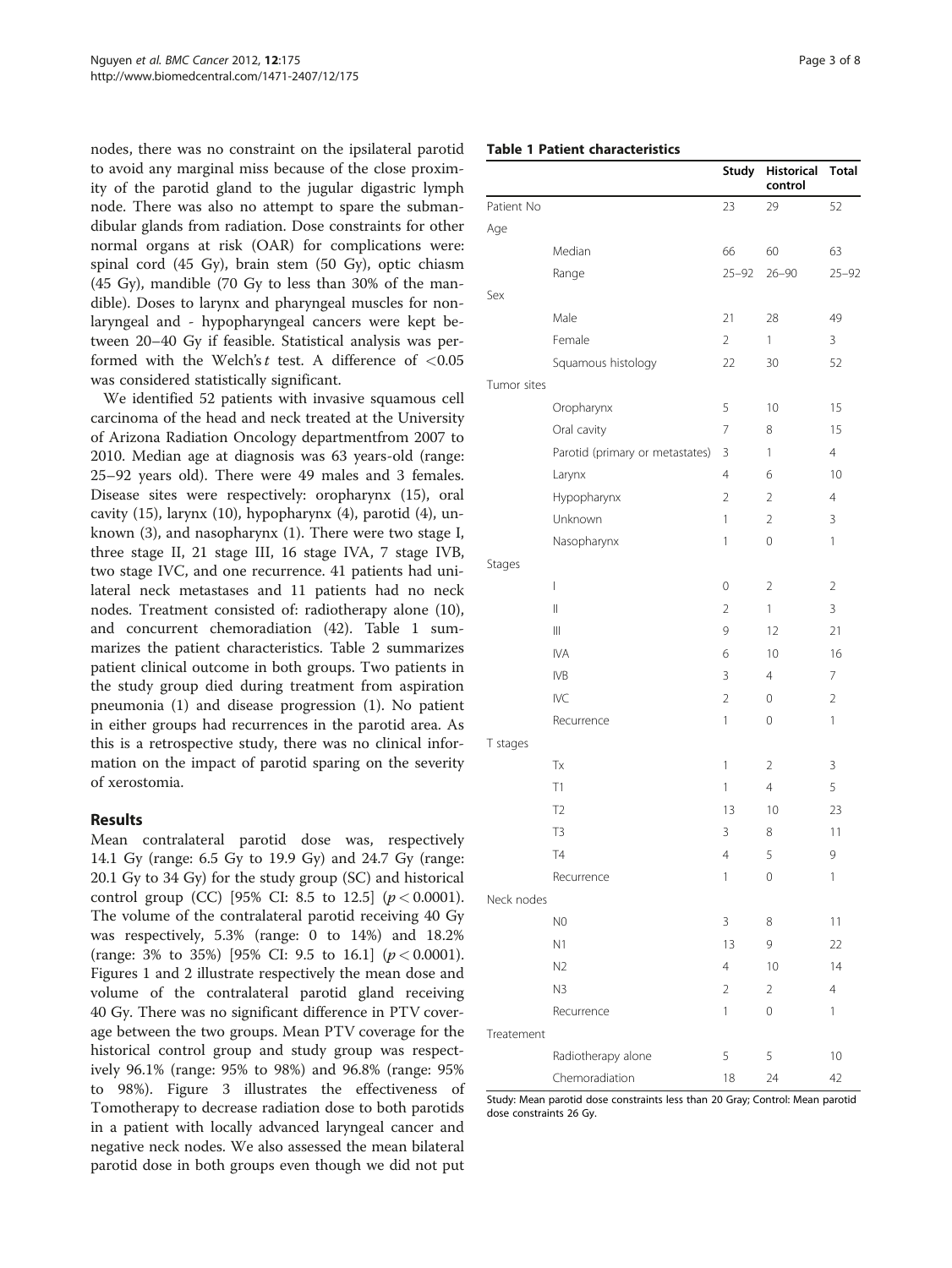|                        | Study (23)                                              | Historical control (29) |
|------------------------|---------------------------------------------------------|-------------------------|
| Lost for follow-up     |                                                         | 0                       |
| Follow-up (months)     |                                                         |                         |
| Median                 | 20                                                      | 31                      |
| Range                  | $1 - 39$                                                | $1 - 48$                |
| Alive                  | 14 (63.6%)                                              | 21 (72.4%)              |
| Local recurrences      | 5 (22.7%)                                               | 5(17.2%)                |
| Regional recurrences   | 2(9%)                                                   | $2(6.9\%)$              |
| Distant metastases     | 2(9%)                                                   | 4 (13.8%)               |
| Death during treatment | 2 (1 aspiration<br>pneumonia, 1<br>disease progression) | 0                       |

<span id="page-3-0"></span>Table 2 Clinical outcome following image-guided radiotherapy of the control group and the study group

any constraint on the ipsilateral parotid dose. We would like to verify that Tomotherapy can selectively spare the contralateral parotid gland because of the beams optimization without excessively increasing dose to the ipsilateral parotid gland. For this analysis, patients with primary tumors located in the parotid gland were excluded because of the high dose to the tumor (70 Gy). Mean bilateral parotid dose (right and left) was respectively 28.2 Gy and 30.8 Gy for the study group and control group [95% CI: -1.7 to 7]  $(p=0.2)$ . We also investigated whether the parotid sparing efficacy of Tomotherapy was not due to excessive dose to the surrounding normal structures such as the spinal cord and mandible.





We compared the maximum spinal cord and mean mandibular dose between patients with oropharyngeal, oral cavity, and laryngeal-hypopharyngeal cancer in the study group and historical control group. Tumors of the larynx and hypopharynx were grouped together because of the small number of patients and their close anatomic location. There were no significant difference in spinal cord or mandibular dose. Table [3](#page-5-0) summarizes spinal cord and mandibular dose of the study and historical control group. We also raised the question whether Tomotherapy can effectively spare both parotid glands in the absence of cervical lymph node. Eleven patients did not have cervical lymph nodes involvement, three in the study group and eight in the control group. Mean total parotid dose was respectively 15.5 Gy and 26.2 Gy for the study group and the control group [95% CI: 2.3 to 19.1]  $(p = 0.02)$ 

## **Discussion**

To our knowledge, the present work represents the first study attempting to reduce the dose to the parotid in patients undergoing elective neck node radiotherapy for head and neck cancer employing helical tomotherapy with IGRT. All patients in our study were treated with Tomotherapy. Tomotherapy provides significant dose reduction to the parotid gland without compromise of target volume dose. In an effort to reduce parotid dose, our main concern was to treat the regional neck nodes at risk for subclinical disease effectively to 56 Gy in 35 fractions. We discovered in a previous study that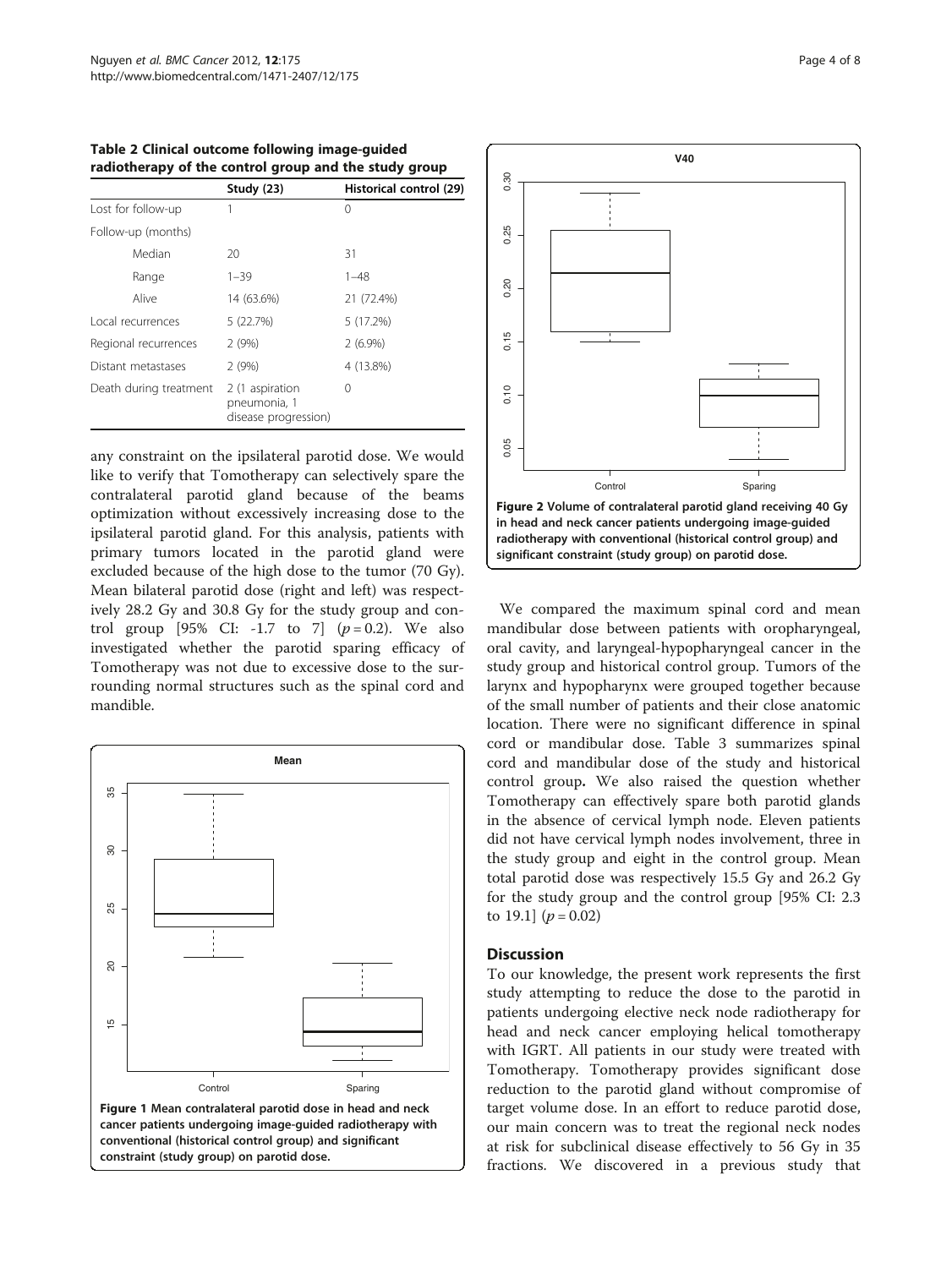<span id="page-4-0"></span>

Tomotherapy-based IGRT has been effective in decreasing laryngeal and pharyngeal dose compared to conventional IMRT in patients with head and neck cancer [\[17](#page-7-0)]. Thus, our initial goal was to achieve a modest reduction of mean parotid dose below 20 Gy with Tomotherapy while covering the elective neck PTV with at least 95% of the prescribed dose. Our parotid dose reduction was based on a review of the literature of normal tissue toxicity following head and neck radiotherapy: QUANTEC recommends a mean parotid dose of 20 Gy or less if only one parotid gland can be spared from radiotherapy [[18\]](#page-7-0). As we acquired more experience, we gradually developed a technique that provided significant reduction of parotid dose regardless of the cancer anatomic site. In selected patients, a mean parotid dose of 10 Gy or less may be achieved. This is particularly important in patients who underwent concurrent chemoradiation for oral cavity and oropharyngeal tumors with unilateral lymph nodes metastases when the ipsilateral parotid, submandibular, and minor salivary glands received high radiation dose. These patients remained at high risk for

severe xerostomia following head and neck radiotherapy because of the tumor location and disease extent. Preserving one parotid gland from excessive radiotherapy may improve patient quality of life without compromising local control.

Many studies have looked into relationships between parotid radiation dose and degree of xerostomia severity. Additionally, other studies have correlated the mean parotid dose with the subsequent reduction of salivary flow. Therefore, we have reviewed studies in which dosevolume histograms were performed with treatment planning head and neck CT scan reporting the mean parotid dose and the associated risk of xerostomia. Eisbruch et al. [[9](#page-6-0)] reported that maintaining mean parotid dose below 26 Gy lead to recovery of stimulated salivary flow at one year following head and neck radiotherapy. Munter et al. [[19\]](#page-7-0) also corroborated that reducing mean parotid dose below 26 Gy with IMRT significantly preserved salivary function. Chao et al. [\[20](#page-7-0)] reported a direct correlation between the mean parotid dose and the decreased rate of stimulated salivary flow estimated to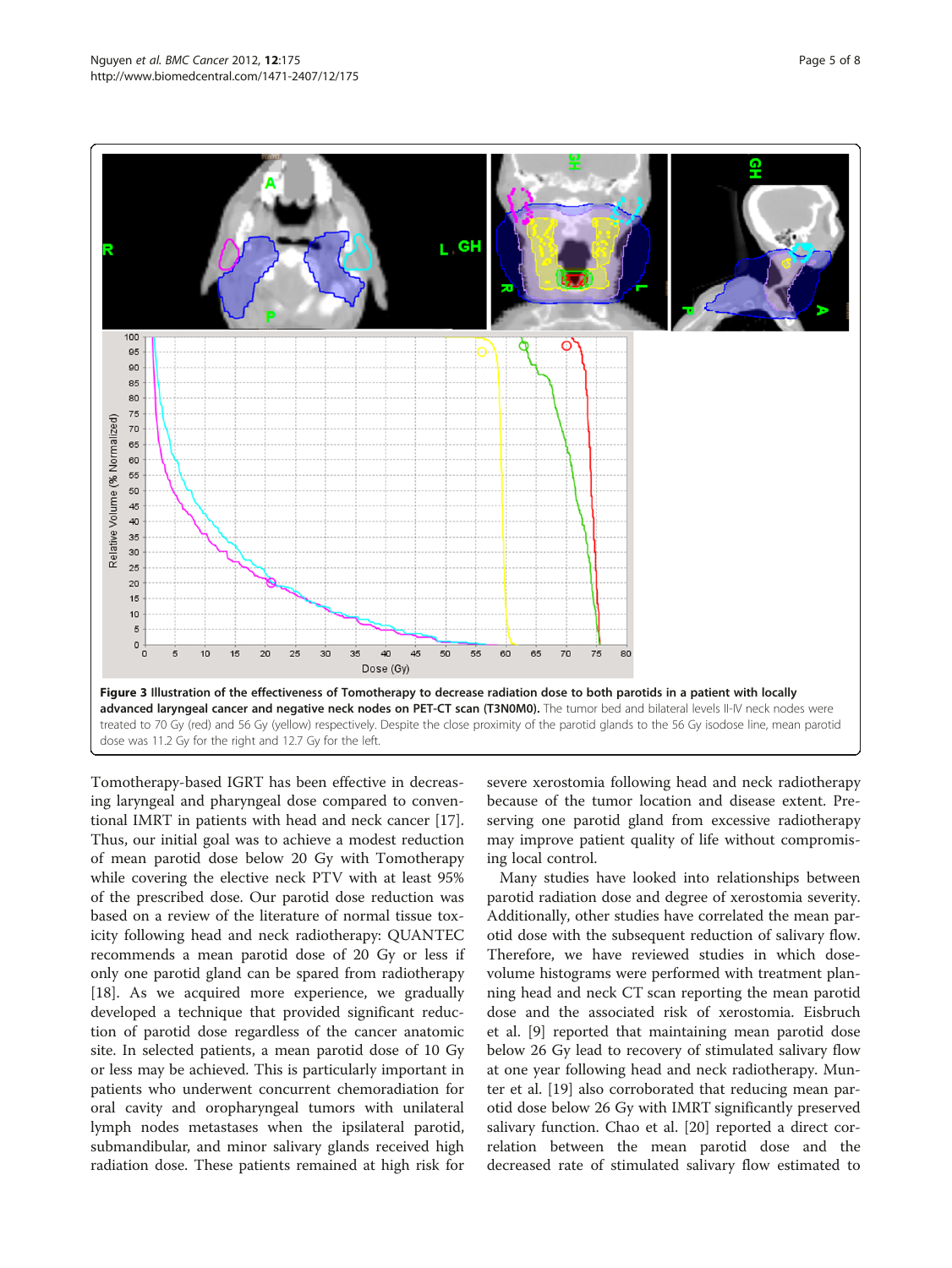<span id="page-5-0"></span>Table 3 Maximum spinal cord dose and mean mandibular dose (Gray) in the study group and historical control group for oropharyngeal, oral cavity, and laryngealhypopharyngeal cancers

| Site                                 | Spinal cord |                                             | Mandibular  |         |      |     |
|--------------------------------------|-------------|---------------------------------------------|-------------|---------|------|-----|
|                                      |             | Study Control p value Study Control p value |             |         |      |     |
| Oropharynx                           |             | 352 393                                     | $\bigcap$ 1 | 392 449 |      | 04  |
| Oral cavity                          |             | 33.6 36.9                                   | - 0.1       | 554 572 |      | 04  |
| Larynx and hypopharynx 34.2 36.1 0.5 |             |                                             |             | 30      | 31.8 | 0.8 |

be 4% per Gy of mean parotid dose. However, other studies have suggested alternated parameters of parotid dose levels for the development of xerostomia following head and neck radiotherapy. Bussels et al. [[3](#page-6-0)] reported a 50% loss of salivary function with mean parotid dose of 22.5 Gy at 7 months following head and neck cancer IMRT. Roesink et al. [\[6](#page-6-0)] reported increased risk of developing severe xerostomia with mean parotid dose of 39 Gy. Saarilahti et al. [[21\]](#page-7-0) reported minimal reduction of stimulated salivary flow with mean parotid dose of 18 Gy or less and marked decreased of saliva production with parotid dose between 20–30 Gy. Table 4 summarizes mean parotid dose reported in the literature and radiotherapy effect on salivary gland production.

The discrepancies between these studies may be due to many factors such as parotid size, heterogeneity of IMRT dose distribution within the parotid glands, inclusion of patients treated with chemoradiation which increased radiosensibility of the salivary glands, and inter-patient variability in loss of salivary function. In patients who underwent ipsilateral neck irradiation for well lateralized oral cavity or oropharyngeal tumors, the mean dose to the contralateral parotid gland was 4.7 Gy [[11\]](#page-6-0). The low contralateral parotid dose decreased xerostomia severity and improved patient quality of life. Ortholan et al. [[22](#page-7-0)] also corroborated that reduction of contralateral parotid gland dose lead to recovery of

salivary function. If the volume of the contralateral parotid gland receiving 40 Gy (V40) was kept below 33%, complete salivary production recovered after two years. It was postulated that sparing of the contralateral parotid gland allowed it to compensate for the low salivary production of the ipsilateral gland. The feasibility of this approach has been demonstrated in improving patient quality of life [[23\]](#page-7-0). Thus, because a large proportion of the study population received concurrent chemotherapy for locally advanced head and neck cancer which had an additive effect on salivary flow, we devised a new policy to preserve salivary gland function by reducing mean contralateral parotid dose with Tomotherapy.

Helical Tomotherapy has been proven to deliver a sharper dose gradient compared to conventional IMRT, thus reducing radiation dose to the parotids without compromising target coverage [\[13,24\]](#page-7-0). Mean and V40 contralateral parotid dose was respectively 14.1 Gy and 24.7 Gy and 5.5% and 18.2% for the study and historical control populations ( $p < 0.0001$ ). Even though we lack information on salivary flow following radiotherapy with parotid sparing Tomotherapy, our study demonstrates the feasibility of this new technique to potentially improve patient quality of life because of low radiation dose to the contralateral parotid gland. In a pilot study, Voordeckers et al. [[25\]](#page-7-0) reported the feasibility of Tomotherapy to conserve salivary function if 46% of the unilateral parotid volume received a dose less than 60 Gy. Maes et al. [\[26\]](#page-7-0) demonstrated that salivary gland function may be preserved if the contralateral parotid gland received 20 Gy or less. Using scintigraphy to measure salivary flow following radiotherapy with 3 dimensional (3-D) conformal radiotherapy, 70% of the parotid function may recover six months following treatment. Thus, as the study mean parotid dose was 14.1 Gy and only a minimal volume of the parotid gland received more than 40 Gy (5.5%), we can expect that our patients may benefit from significant xerostomia reduction. We

Table 4 Mean parotid dose in relation to reduction of salivary flow in studies with dose-volume histogram based on planning head and neck computed tomography scans

| Study                  | <b>Patient No</b> | Technique to assess salivary flow | Mean parotid dose                              | <b>Evaluation time</b> |  |
|------------------------|-------------------|-----------------------------------|------------------------------------------------|------------------------|--|
| Teshima et al. [1]     | 20                | Saxon test                        | 30 Gy                                          | <b>NS</b>              |  |
| Bussels et al. [3]     | 16                | Scintigraphy                      | 22.5 Gy                                        | 7 months               |  |
| Roesink et al. [6]     | 108               | Suction cup                       | 39 Gy                                          | 12 months              |  |
| Eisbruch et al. [9]    | 88                | Suction cup                       | 26 Gy                                          | 12 months              |  |
| Cerezo et al. [11]     | 16                | Spitting cup                      | 4.7 Gy (contralateral<br>unirradiated parotid) | 12 months              |  |
| Munter et al. [19]     | 18                | Scintigraphy                      | 26 Gy                                          | 6 months               |  |
| Chao et al. [20]       | 41                | Spitting cup                      | 30 Gy                                          | 6 months               |  |
| Saarilahti et al. [21] | 17                | Spitting cup                      | 25.5 Gy                                        | 12 months              |  |

Gy: Gray; NS: not specified.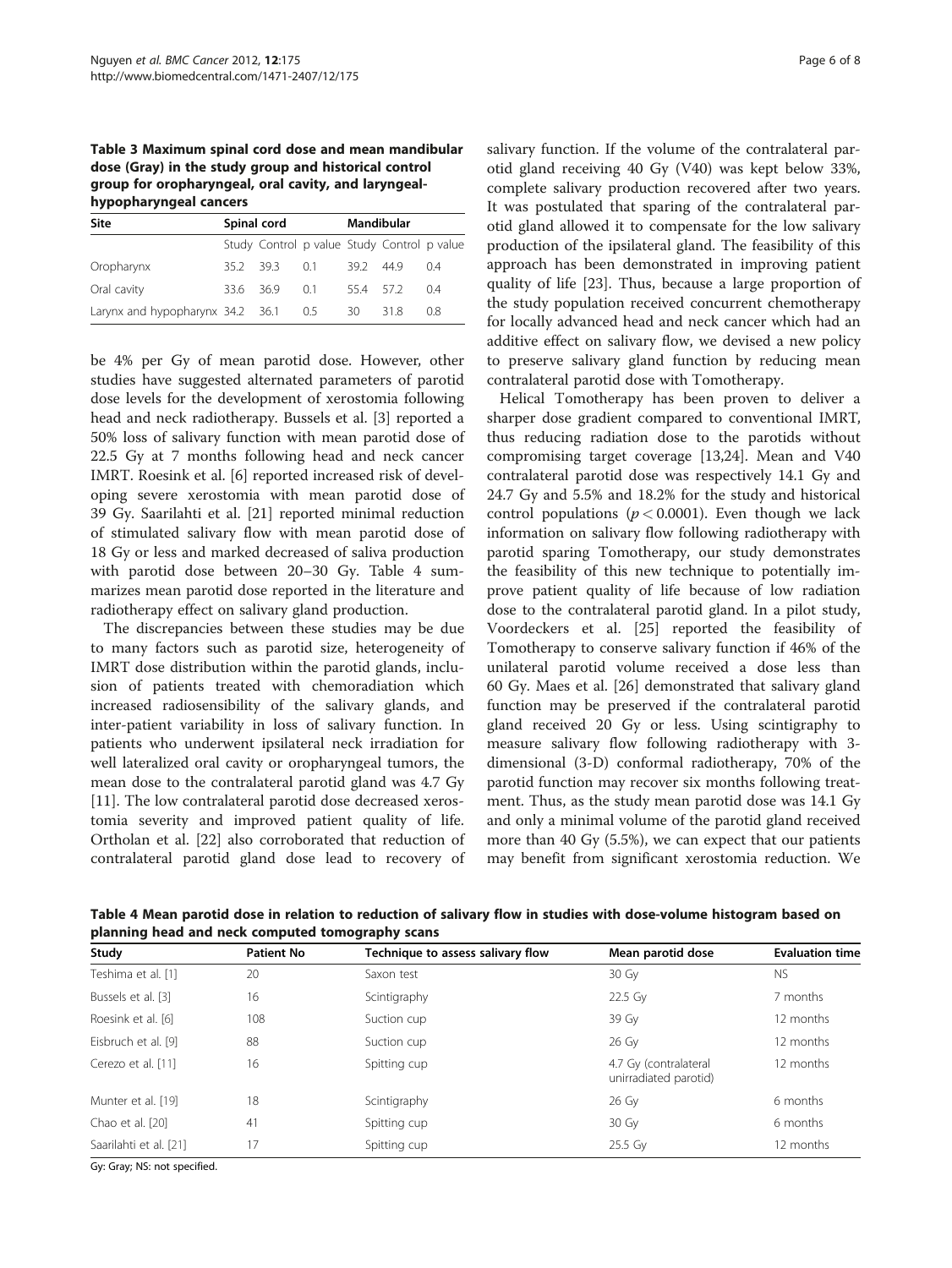<span id="page-6-0"></span>emphasize that parotid dose reduction does not compromise target coverage as there was no difference in PTV coverage between the two groups. In addition, daily megavoltage computed tomography (MVCT) imaging for patient set up allows for on-line correction of patient positioning variation and insures accurate dose delivery and sparing of the parotid glands [[27\]](#page-7-0). We demonstrate that reduction of contralateral parotid dose was achieved without any increase of radiation dose to the ipsilateral parotid gland, spinal cord, or mandible. In patients with no cervical lymph nodes metastases, mean parotid dose in the study group was significantly lower than the historical control group. Even though the patient number with N0 node was small, we postulate that Tomotherapy provides optimal sparing of the parotid gland while preserving target coverage because of the high number of beamlets associated with dynamic rotational IMRT and sharp dose gradient [\[16\]](#page-7-0). Our clinical study also confirmed the dosimetric experience of other investigators about the potential of Tomotherapy for improving target coverage while minimizing radiation dose to the normal tissues in head and neck cancer patients. Lee et al. [[28](#page-7-0)] compared the dose volume histogram (DVH), conformity index (CI), homogeneity index (HGI) and minimal dose to 1 cc (Dmin-1 cc) of 20 nasopharyngeal cancer patients treated with Tomotherapy and re-planned with step-and-shoot IMRT. Tomotherapy significantly improved CI and HI of the PTV while significantly reduced radiation dose to the other organs at risk for complications. Mean dose to the parotid glands was 28% less compared to IMRT. Jacob et al. [[29\]](#page-7-0) also corroborated the superiority of Tomotherapy in providing better coverage to the target volume (higher minimum dose) compared to RapidArc and dynamic IMRT. Parotid dose was lowest with Tomotherapy. The improved therapeutic ratio of Tomotherapy was also reported in two other dosimetric studies [[30,31\]](#page-7-0), thus arguing that Tomotherapy may be best suited to reduce xerostomia compared to other IMRT techniques if significant constraint was placed on parotid dose. The limitations of the present study include the retrospective nature of the study, the small number of patients, and the lack of information on salivary production before and after radiotherapy. We also did not have information on the impact of parotid sparing on the severity of xerostomia and patient quality of life. Nevertherless, we hope that our study will encourage other institutions to investigate the potential of Tomotherapy to spare the parotid gland from possible excessive morbidity of radiotherapy, thus improving quality of life in cancer survivors.

## Conclusion

Image-guided radiotherapy based on helical Tomotherapy may provide significant reduction of radiation dose

to the contralateral parotid gland for patients with head and neck cancers without any compromise of target coverage or excessive radiation to other normal structures. This innovative technique should be investigated to assess if it can improve patient quality of life following head and neck radiotherapy.

#### Competing interests

The authors have no competing interest and have no source of funding.

#### Author details

<sup>1</sup>Department of Radiation Oncology, University of Arizona, Tucson, AZ, USA. <sup>2</sup> Biostatistics, East Carolina University, Greenville, NC, USA. <sup>3</sup> Department of Radiation Oncology, University Hospitals of Geneva, Geneva, Switzerland. 4 Department of Radiation Oncology, University of West Virginia, Morgantown, VA, USA. <sup>5</sup>Department of Radiation Oncology, University of Pittsburg, Pittsburg, PA, USA. <sup>6</sup>Department of Radiation Oncology, Marshfield Clinic, Marshfield, WI, USA. <sup>7</sup>University of Arizona, 1501 N. Campbell Ave., Tucson AZ 85724-5081, USA.

#### Authors' contributions

NPN, BS, and AC collected the data. PV performed the statistical analysis. All authors participated in the study design, data interpretation, and writing of the draft. All authors read and approve the manuscript.

#### Received: 27 November 2011 Accepted: 11 May 2012 Published: 11 May 2012

#### References

- 1. Teshima K, Murakami R, Tomitaka E, Nomura T, Toya R, Hiraki A, Nakayama H, Hirai T, Shinohara M, Oya N, Yamashita Y: Radiation induced parotid gland changes in oral cancer patients: correlation between parotid volume and saliva production. Jpn J Clin Oncol 2010, 40:42-46.
- 2. Konings AWT, Cotteleer F, Faber H, van Luijk P, Meertens H, Coppes RP: Volume effect and region-dependent radiosensitivity of the parotid gland. Int J Radiat Oncol Biol Phys 2005, 62:1090–1095.
- 3. Bussels B, Maes A, Flamen P, Lambin P, Erven K, Hermans R, Nuyts S, Weltens C, Cecere S, Lesaffre E, Van den Bogaert W: Dose–response relationships within the parotid gland after radiotherapy for head and neck cancer. Radioth Oncol 2004, 73:297–306.
- 4. Avila JL, Grundmann O, Burd R, Limesand KH: Radiation-induced salivary gland dysfunction results from p53-dependent apoptosis. Int J Radiat Oncol Biol Phys 2009, 73:523–529.
- 5. Van Rij CM, Oughlane-Heemsbergen WD, Ackerstaff AH, Lamers EA, Balm AJM, Rasch CRN: Parotid gland sparing IMRT for head and neck cancer improves xerostomia-related quality of life. Radioth Oncol 2008, 3:41.
- 6. Roesink JM, Moerland MA, Batterman JJ, Jan Hordijk G, Terhaard CHJ: Quantitative dose-volume response analysis of changes in parotid gland function after radiotherapy in the head and neck region. Int J Radiat Oncol Biol Phys 2001, 4:938–946.
- 7. Munter MW, Hoffner S, Hof H, Herfath KK, Haberkorn U, Rudat V, Huber P, Debus J, Karger CP: Changes in salivary gland function after radiotherapy of head and neck tumors measured by quantitative pertechnetate scintigraphy: comparison on intensity modulated radiotherapy and conventional radiation therapy with or without amifostine. Int J Radiat Oncol Biol Phys 2007, 67:651–659.
- 8. Braam PM, Terhaard CHJ, Roesink JM, Raaajmakers CP: Intensity-modulated radiotherapy significantly reduces xerostomia compared with conventional radiotherapy. Int J Radiat Oncol Biol Phys 2006, 66:975–980.
- 9. Eisbruch A, Ten Haken RK, Kim HM, Marsh LH, Ship JA: Dose, volume, and function relationships in parotid salivary glands following conformal and intensity-modulated irradiation of head and neck cancer. Int J Radiat Oncol Biol Phys 1999, 45:577–587.
- 10. Hey J, Setz J, Gerlach R, Vordermark D, Gernhardt CR, Kuhnt T: Effect of cisplatin on parotid gland function in concomitant radiochemotherapy. Int J Radiat Oncol Biol Phys 2009, 75:1475–1480.
- 11. Cerezo L, Martin M, Lopez M, Marin A, Gomez A: Ipsilateral irradiation for well lateralized carcinomas of the oral cavity and oropharynx: results on tumor control and xerostomia. Radiat Oncol 2009, 4:33.